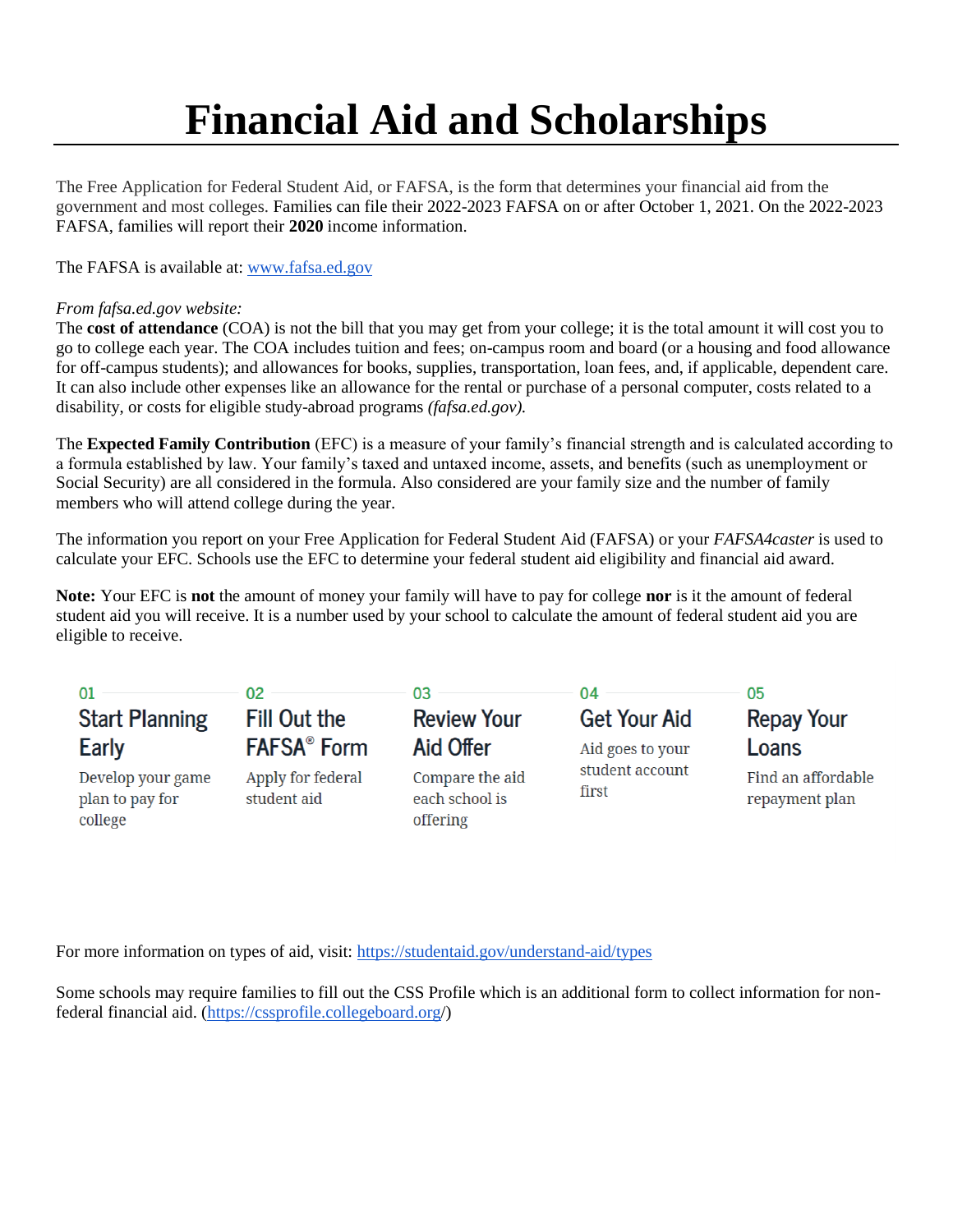### **TIPS ON FILLING OUT THE FAFSA**

For a comprehensive guide on filling out the FAFSA, visit **<https://studentaid.gov/apply-for-aid/fafsa/filling-out>**

The FAFSA questions ask for information about you (your name, date of birth, address, etc.) and about your financial situation. Depending on your circumstances (for instance, whether you're a U.S. citizen or what tax form you used), you might need the following information or documents as you fill out the application:

- Your Social Security number (it's important that you enter it correctly on the FAFSA form!)
- Your parents' Social Security numbers if you are a [dependent student](https://studentaid.gov/#dependency)
- Your driver's license number if you have one
- Your Alien Registration number if you are not a U.S. citizen
- Federal tax information or tax returns including IRS W-2 information, for you (and your spouse, if you are married), and for your parents if you are a dependent student:
	- o IRS 1040
	- o Foreign tax return, IRS 1040NR, or IRS 1040NR-EZ
	- o Tax return for Puerto Rico, Guam, American Samoa, the U.S. Virgin Islands, the Marshall Islands, the Federated States of Micronesia, or Palau
- Records of your untaxed income, such as child support received, interest income, and veterans noneducation benefits, for you, and for your parents if you are a dependent student
- Information on cash; savings and checking account balances; investments, including stocks and bonds and real estate (but not including the home in which you live); and business and farm assets for you, and for your parents if you are a dependent student

#### **Resources and Assistance with Financial Aid:**

- ISAC (Illinois Student Assistance Commission)<https://www.isac.org/> or 1-800-899-ISAC
	- How to apply for aid, state and federal aid estimators, loan repayment calculators
- [http://studentaid.ed.gov](http://studentaid.ed.gov/)
- [www.fafsa.ed.gov](http://www.fafsa.ed.gov/)
- <https://finaid.org/>
- [FAFSA4Caster](https://fafsa.ed.gov/spa/fafsa4c/?_ga=2.89163931.1403059316.1598884187-57058627.1598458086#/landing-) A free online tool to estimate eligibility of federal student aid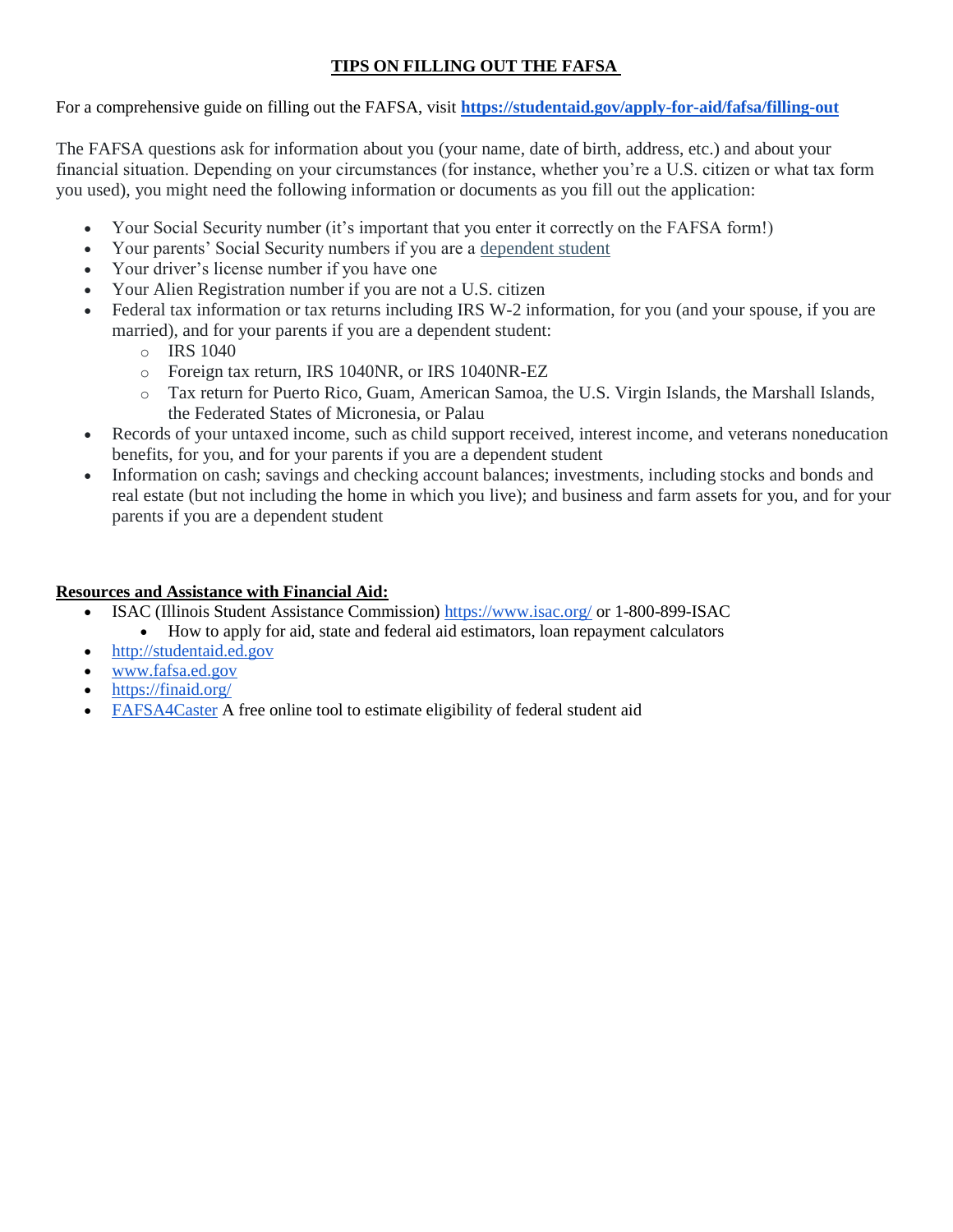# **Scholarships**

A scholarship is gifted money towards your education that does not need to be repaid. There are many sources in which you can find scholarships to apply for:

- Financial aid office at the college or career school you attend
- Online scholarship search tools
- Your counselor (local scholarship applications)
	- The BHS Student Services Office publishes a [Weekly Scholarship Chart](https://www.u-46.org/Page/12307) throughout the school year
- Your local library
- Local religious or community organizations, businesses, civic groups, foundations
- Ethnicity-based organizations
- Your employer or your parents' employers

### *\*From Studentaid.gov:*

# **When do I apply for scholarships?**

That depends on each scholarship's deadline. Some deadlines are as early as a year before college starts, so if you're in high school now, you should be researching and applying for scholarships during the summer between your junior and senior years. But if you've missed that window, don't give up! Look at scholarship information to see which ones you can still apply for now.

# **How do I apply for scholarships**

Each scholarship has its own requirements. The scholarship's website should give you an idea of who qualifies for the scholarship and how to apply. Make sure you read the application carefully, fill it out completely, and meet the application deadline.

# **How do I get my scholarship money?**

That depends on the scholarship. The money might go directly to your college, where it will be applied to any tuition, fees, or other amounts you owe, and then any leftover funds given to you. Or it might be sent directly to you in a check. The scholarship provider should tell you what to expect when it informs you that you've been awarded the scholarship. If not, make sure to ask.

# **How does a scholarship affect my other student aid?**

A scholarship will affect your other student aid because all your student aid added together can't be more than your cost of attendance at your college or career school. So, you'll need to let your school know if you've been awarded a scholarship so that the financial aid office can subtract that amount from your cost of attendance (and from certain other aid, such as loans, that you might have been offered). Then, any amount left can be covered by other financial aid for which you're eligible. Questions? Ask your financial aid office.

# **Warning: Scholarship Scams**

Please be aware that fraudulent scholarship search sites do exist. Please look for these warning signs:

- You have to pay a fee
- Money-back offers or guarantees
- Credit card or bank account information is required
- Social security number is required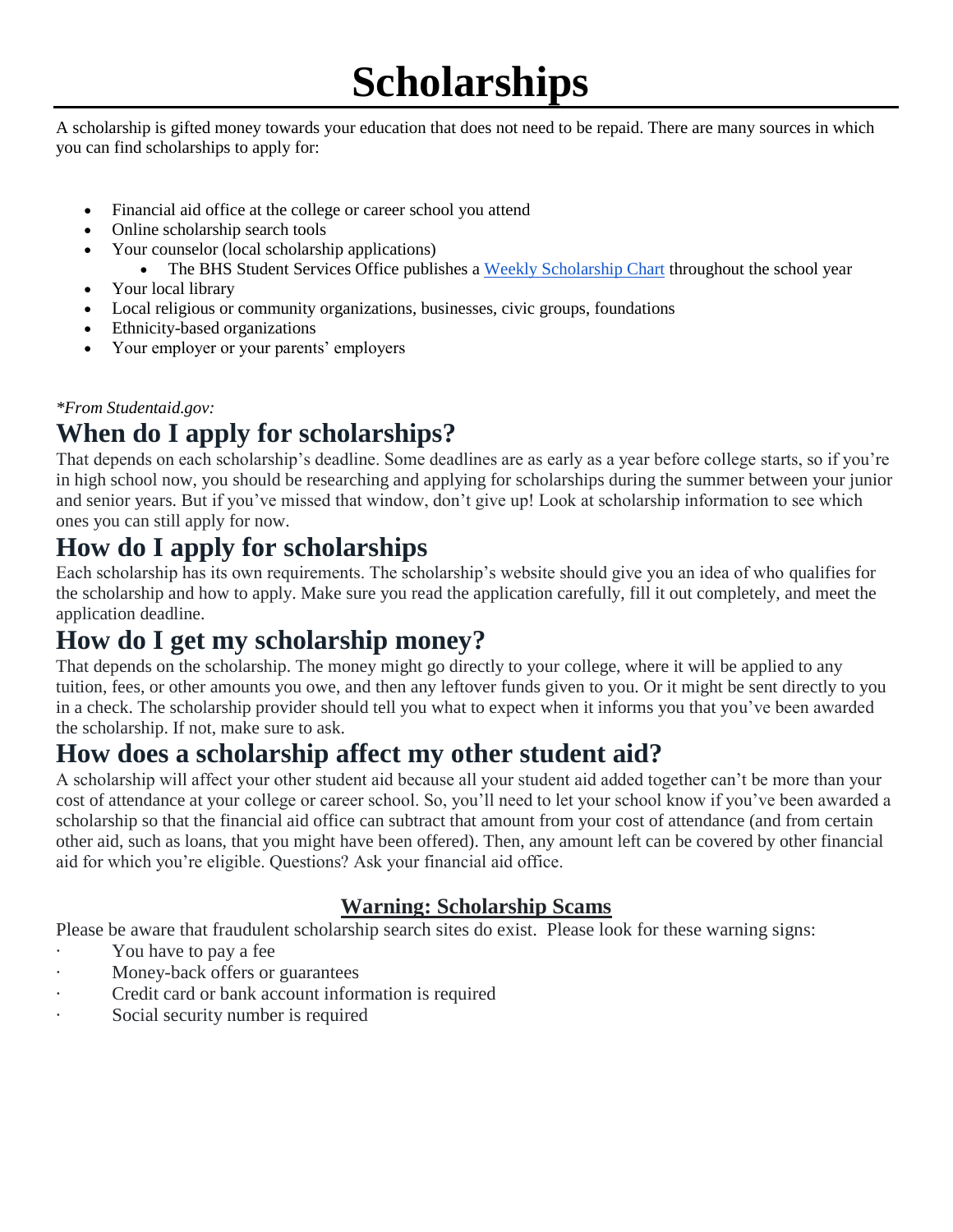## **Financial Information for Rise Act Students**

### **Retention of Illinois Students & Equity (RISE) Act**

The [Retention of Illinois Students & Equity \(RISE\) Act](https://www.isac.org/students/before-college/financial-aid-planning/retention-of-illinois-rise-act/) [a](https://www.isac.org/students/before-college/financial-aid-planning/retention-of-illinois-rise-act/)llows eligible undocumented students who are disqualified from federal financial aid to apply for state financial aid, including programs administered by ISAC.

The [Alternative Application for Illinois Financial Aid](https://www.isac.org/students/before-college/financial-aid-planning/retention-of-illinois-rise-act/#Application) provides a pathway for these qualified students to apply for a Monetary Award Program (MAP) grant, the state's largest need-based grant program for low-income college students. **Eligible Noncitizens**

Illinois residents who do not meet the federal definition of eligible noncitizen, but who meet the state criteria, as defined in ISAC's Administrative Rules, are eligible to apply for state financial aid. From ISAC Administrative Rules, General Provisions, Section 2700.20, Definitions:

> • "Eligible Noncitizen" – A noncitizen who is eligible for federal student assistance pursuant to section 484 of the HEA (20 USC 1091); *or a noncitizen or person who is not a permanent resident of the United States, who does not meet the eligibility criteria for federal student assistance pursuant to section 484 of the HEA but who meets all of the following criteria:*

o *the individual resided with his or her parent or guardian while attending a public or private high school in this State;*

- o *the individual graduated from a public or private high school or received the equivalent of a high school diploma in this State;*
- o *the individual attended school in this State for at least 3 years as of the date the individual graduated from high school or received the equivalent of a high school diploma in this State;*
- o *the individual provides an affidavit stating that the individual will file an application to become a permanent resident of the United States at the earliest opportunity the individual is eligible to do so; and the individual has not established a residence outside of this State.*

If you meet the eligibility criteria listed above, you are eligible to apply for state financial aid.

For information on the federal definition of eligible noncitizen, visit th[e Federal Student Aid](https://studentaid.gov/understand-aid/eligibility/requirements/non-us-citizens) [w](https://studentaid.gov/understand-aid/eligibility/requirements/non-us-citizens)ebsite.

#### **Non-Eligible Noncitizens**

A noneligible noncitizen is a student who does not meet either the federal or the state definition of eligible noncitizen, and therefore is not eligible to apply for ISAC programs.

## **Scholarships for Undocumented Students**

**FinAid** [Financial Aid and Scholarships for Undocumented Students](http://www.finaid.org/otheraid/undocumented.phtml)

### **Illinois Dream Fund**

[Scholarships for Undocumented Students](https://www.ildreamfund.org/)

**Illinois Coalition for Immigrant and Refugee Rights** [Consolidated List of Scholarships and Resources Available to Students Regardless of Immigration Status \(PDF\)](https://www.iacac.org/wp-content/uploads/2011/10/Consolidated-Guide-to-Scholarships-and-Resources-2012.pdf)

**Golden Door Scholars** [Scholarships for Undocumented Students](http://www.goldendoorscholars.org/)